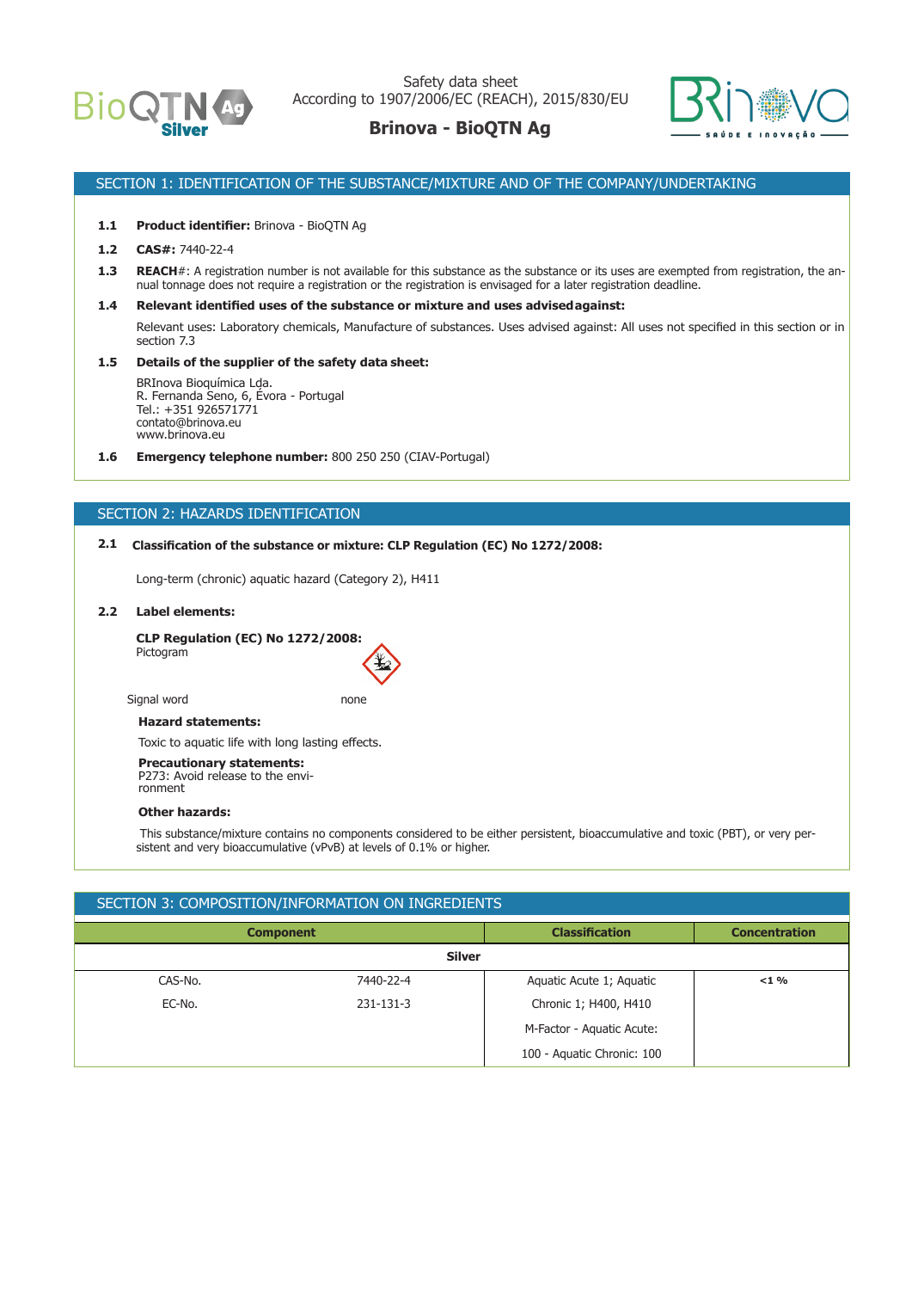



## SECTION 4: FIRST AID MEASURES **4.1 Description of first aid measures: General advice** Consult a physician. Show this safety data sheet to the doctor in attendance. **If inhaled:** If breathed in, move person into fresh air. If not breathing, give artificial respiration. Consult a physician. **In case of skin contact:** Wash off with soap and plenty of water. Consult a physician. **In case of eye contact:** Flush eyes with water as a precaution. **If swallowed** Never give anything by mouth to an unconscious person. Rinse mouth with water. Consult a physician. **Most important symptoms and effects, both acute and delayed:** Acute and delayed effects are indicated in sections 2 and 11. **4.2 Indication of any immediate medical attention and special treatment needed:** Non-applicable SECTION 5: FIREFIGHTING MEASURES

- **5.1 Extinguishing media:**
	- **Suitable extinguishing media**

Use water spray, alcohol-resistant foam, dry chemical or carbon dioxide.

**5.2 Special hazards arising from the substance or mixture:** Silver/silver oxides

Nature of decomposition products not known. Not combustible **5.3 Advice for firefighters:**

- Wear self-contained breathing apparatus for firefighting if necessary.
- **5.4 Additional provisions:** No data available

### SECTION 6: ACCIDENTAL RELEASE MEASURES

- **6.1 Personal precautions, protective equipment and emergency procedures:** Avoid breathing vapours, mist or gas. Ensure adequate ventilation. For personal protection see section 8.
- **6.2 Environmental precautions:w** Prevent further leakage or spillage if safe to do so. Do not let product enter drains. Discharge into the environment must be avoided.
- **6.3 Methods and material for containment and cleaning up:** Keep in suitable, closed containers for disposal.
- **6.4 Reference to other sections:**

See section 13.

### SECTION 7: HANDLING AND STORAGE

### **7.1 Precautions for safe handling:** For precautions see section 2.2.

### **7.2 Conditions for safe storage, including any incompatibilities:**

Keep container tightly closed in a dry and well-ventilated place. Containers which are opened must be carefully resealed and kept upright to prevent leakage. Store in cool place.

 A.- Technical measures for storage Minimum Temp.: 2ºC Maximum Temp.: 8ºC Transportation: room temperature

Store in the dark. Air and light sensitive.

#### **7.3 Specific end use(s):**

Except for the instructions already specified it is not necessary to provide any special recommendation regarding the uses of this product.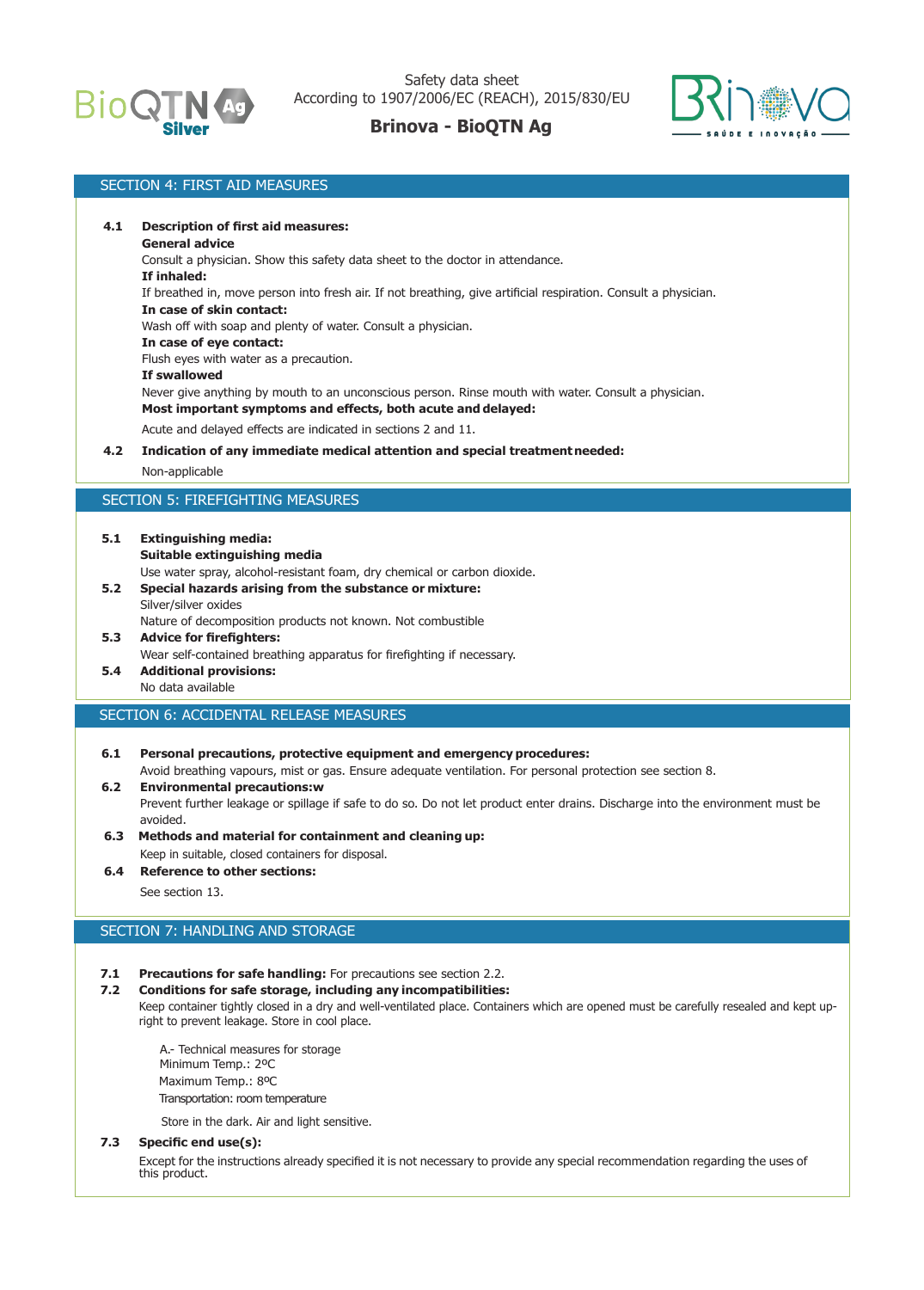



### SECTION 8: EXPOSURE CONTROLS/PERSONAL PROTECTION

#### **8.1 Control parameters:**

## Components with workplace control parameters

| <b>Component</b> | <b>CAS-No.</b> | <b>Value</b>                                                                                                                                                        | <b>Control parameters</b> | <b>Basis</b>                         |
|------------------|----------------|---------------------------------------------------------------------------------------------------------------------------------------------------------------------|---------------------------|--------------------------------------|
| Silver           | 7440-22-4      | <b>TWA</b>                                                                                                                                                          | $0.1 \text{ mg/m}^3$      | EH40 WEL - Workplace Exposure Limits |
|                  | Remarks        | Where<br>no<br>specific short-<br>term<br>expo-<br>limit<br>sure<br>listed, a<br>is<br>three<br>figure<br>the<br>times<br>long-term ex-<br>posure should<br>be used |                           |                                      |

#### **8.2 Exposure controls**

#### **Appropriate engineering controls**

Handle in accordance with good industrial hygiene and safety practice. Wash hands before breaks and at the end of workday.

Personal protective equipment

#### **Eye/face protection**

Use equipment for eye protection tested and approved under appropriate government standards such as NIOSH (US) or EN 166(EU).

#### Skin protection

Handle with gloves. Gloves must be inspected prior to use. Use proper glove removal technique (without touching glove's outer surface) to avoid skin contact with this product. Dispose of contaminated gloves after use in accordance with applicable laws and good laboratory practices. Wash and dry hands.

The selected protective gloves have to satisfy the specifications of Regulation (EU) 2016/425 and the standard EN 374 derived from it.

#### Body Protection

Impervious clothing, The type of protective equipment must be selected according to the concentration and amount of the dangerous substance at the specific workplace.

#### Respiratory protection

Respiratory protection not required. For nuisance exposures use type OV/AG (US) or type ABEK (EU EN 14387) respirator cartridges. Use respirators and components tested and approved under appropriate government standards such as NIOSH (US) or CEN (EU).

#### **Control of environmental exposure**

Prevent further leakage or spillage if safe to do so. Do not let product enter drains. Discharge into the environment must be avoided.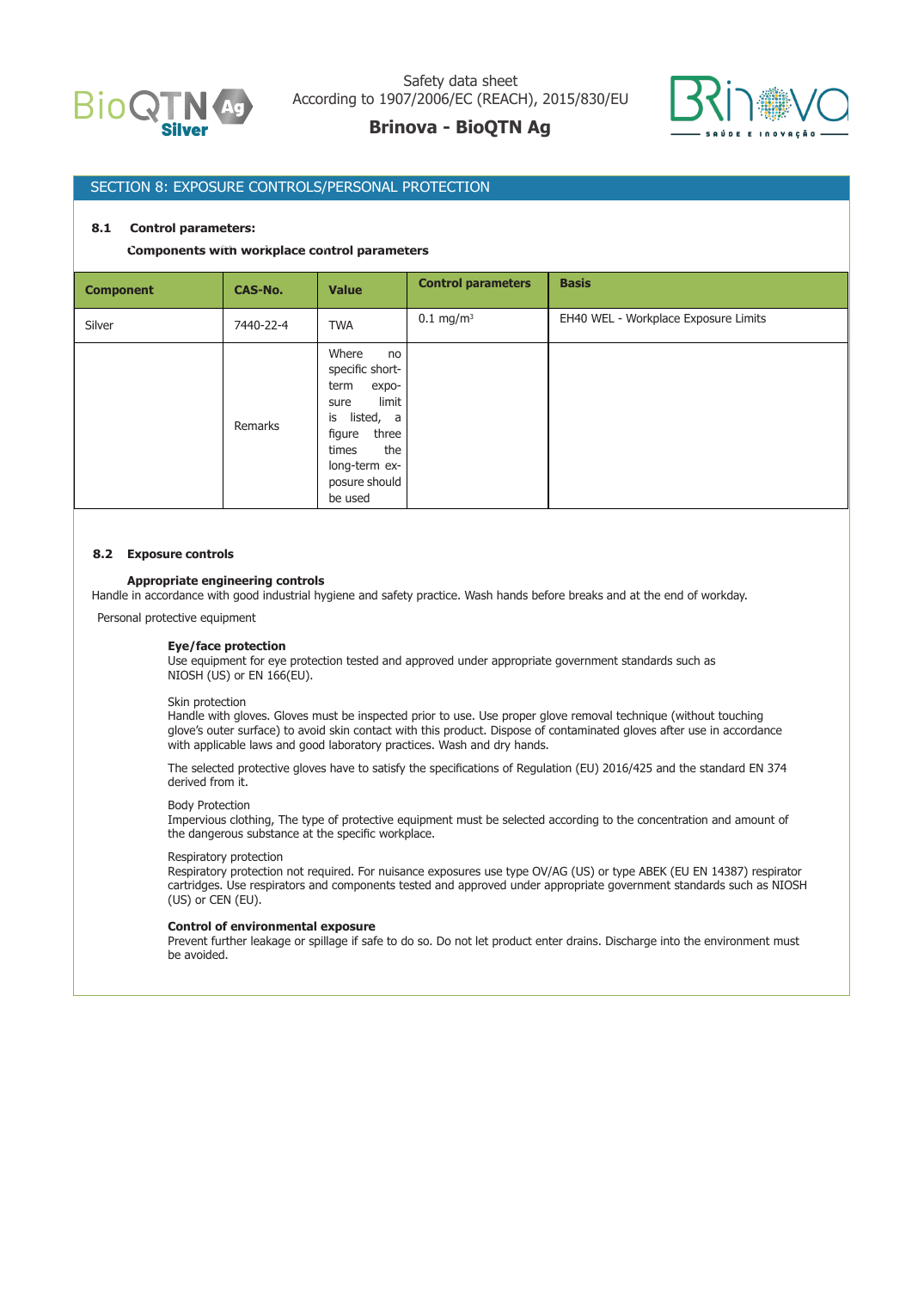



### SECTION 9: PHYSICAL AND CHEMICAL PROPERTIES

**Appearance form**: liquid **Odour:** No data available **Odour Threshold:** No data available **pH:** No data available **Melting point/freezing point**: No data available **Initial boiling point and boiling range:** No data available **Flash point:** No data available **Evaporation rate**: No data available **Flammability (solid, gas):** No data available **Upper/lower flammability or explosive limits:** No data available **Vapour pressure:** No data available **Vapour density**: No data available **Relative density**: 1.0033 g/cm<sup>3</sup> **Water solubility**: No data available **Partition coefficient: n-octanol/water:** No data available **Auto-ignition temperature:** No data available **Decomposition temperature:** No data available **Viscosity:** No data available **Explosive properties:** No data available **Oxidizing properties:** No data available  **9.1 Information on basic physical and chemical properties:** For complete information see the product datasheet.

**Other safety information 9.2** No data available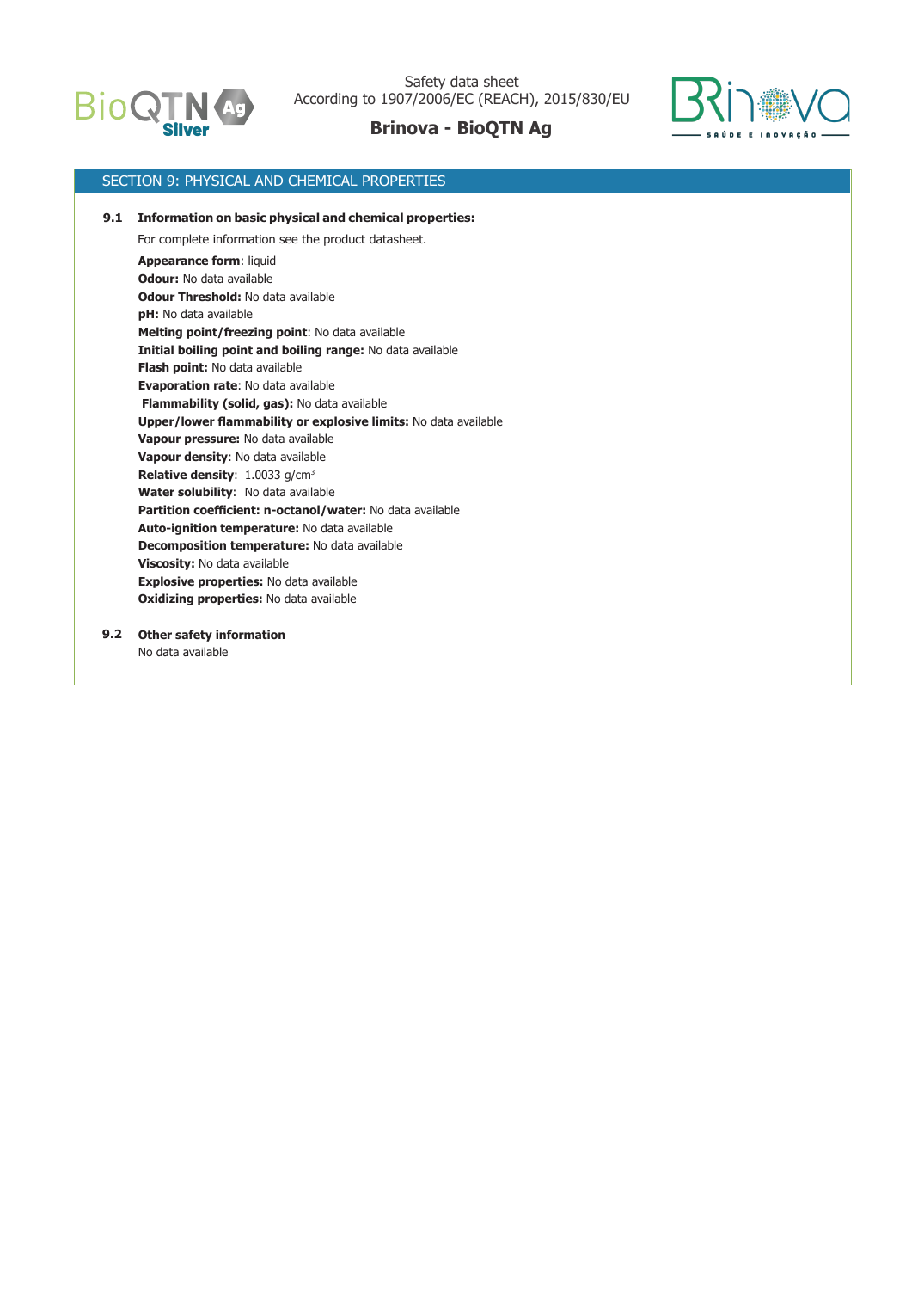



|                                       | SECTION 10: STABILITY AND REACTIVITY                                                                                                        |  |  |  |  |
|---------------------------------------|---------------------------------------------------------------------------------------------------------------------------------------------|--|--|--|--|
|                                       | 10.1 Reactivity                                                                                                                             |  |  |  |  |
|                                       | No data available                                                                                                                           |  |  |  |  |
|                                       | 10.2 Chemical stability                                                                                                                     |  |  |  |  |
|                                       | Stable under recommended storage conditions.                                                                                                |  |  |  |  |
| 10.3                                  | <b>Possibility of hazardous reactions</b>                                                                                                   |  |  |  |  |
|                                       | No data available                                                                                                                           |  |  |  |  |
|                                       | 10.4 Conditions to avoid                                                                                                                    |  |  |  |  |
|                                       | No data available                                                                                                                           |  |  |  |  |
| <b>Incompatible materials</b><br>10.5 |                                                                                                                                             |  |  |  |  |
|                                       | No data available                                                                                                                           |  |  |  |  |
|                                       | 10.6 Hazardous decomposition products                                                                                                       |  |  |  |  |
|                                       | Hazardous decomposition products formed under fire conditions. - Silver/silver oxides Hazardous decomposition products formed under fire    |  |  |  |  |
|                                       | conditions. - Nature of decomposition products not known.                                                                                   |  |  |  |  |
|                                       | Other decomposition products - No data available<br>In the event of fire: see section 5                                                     |  |  |  |  |
|                                       |                                                                                                                                             |  |  |  |  |
|                                       |                                                                                                                                             |  |  |  |  |
|                                       | SECTION 11: TOXICOLOGICAL INFORMATION                                                                                                       |  |  |  |  |
|                                       |                                                                                                                                             |  |  |  |  |
| 11.1                                  | <b>Information on toxicological effects Acute toxicity</b>                                                                                  |  |  |  |  |
|                                       | No data available                                                                                                                           |  |  |  |  |
| 11.2                                  | <b>Skin corrosion/irritation</b>                                                                                                            |  |  |  |  |
|                                       | No data available                                                                                                                           |  |  |  |  |
| 11.3                                  | Serious eye damage/eye irritation                                                                                                           |  |  |  |  |
|                                       | No data available                                                                                                                           |  |  |  |  |
| 11.4                                  | Respiratory or skin sensitisation                                                                                                           |  |  |  |  |
|                                       | No data available                                                                                                                           |  |  |  |  |
| 11.5                                  | <b>Germ cell mutagenicity</b>                                                                                                               |  |  |  |  |
|                                       | No data availabl                                                                                                                            |  |  |  |  |
| 11.6                                  | Carcinogenicity                                                                                                                             |  |  |  |  |
|                                       | IARC: No component of this product present at levels greater than or equal to 0.1% is identified as probable, possible or con-              |  |  |  |  |
|                                       | firmed human carcinogen by IARC.                                                                                                            |  |  |  |  |
| 11.7                                  | <b>Reproductive toxicity</b>                                                                                                                |  |  |  |  |
|                                       | No data available                                                                                                                           |  |  |  |  |
| 11.8                                  | Specific target organ toxicity - single exposure                                                                                            |  |  |  |  |
|                                       | No data available                                                                                                                           |  |  |  |  |
| 11.9                                  | Specific target organ toxicity - repeated exposure                                                                                          |  |  |  |  |
|                                       | No data available                                                                                                                           |  |  |  |  |
| 11.10                                 | <b>Aspiration hazard</b>                                                                                                                    |  |  |  |  |
|                                       | No data available                                                                                                                           |  |  |  |  |
| 11.11                                 | <b>Additional Information</b>                                                                                                               |  |  |  |  |
|                                       | RTECS: Not available                                                                                                                        |  |  |  |  |
|                                       |                                                                                                                                             |  |  |  |  |
|                                       | May cause argyria (a slate-gray or bluish discoloration of the skin and deep tissues due to the deposit of insoluble albuminate of silver). |  |  |  |  |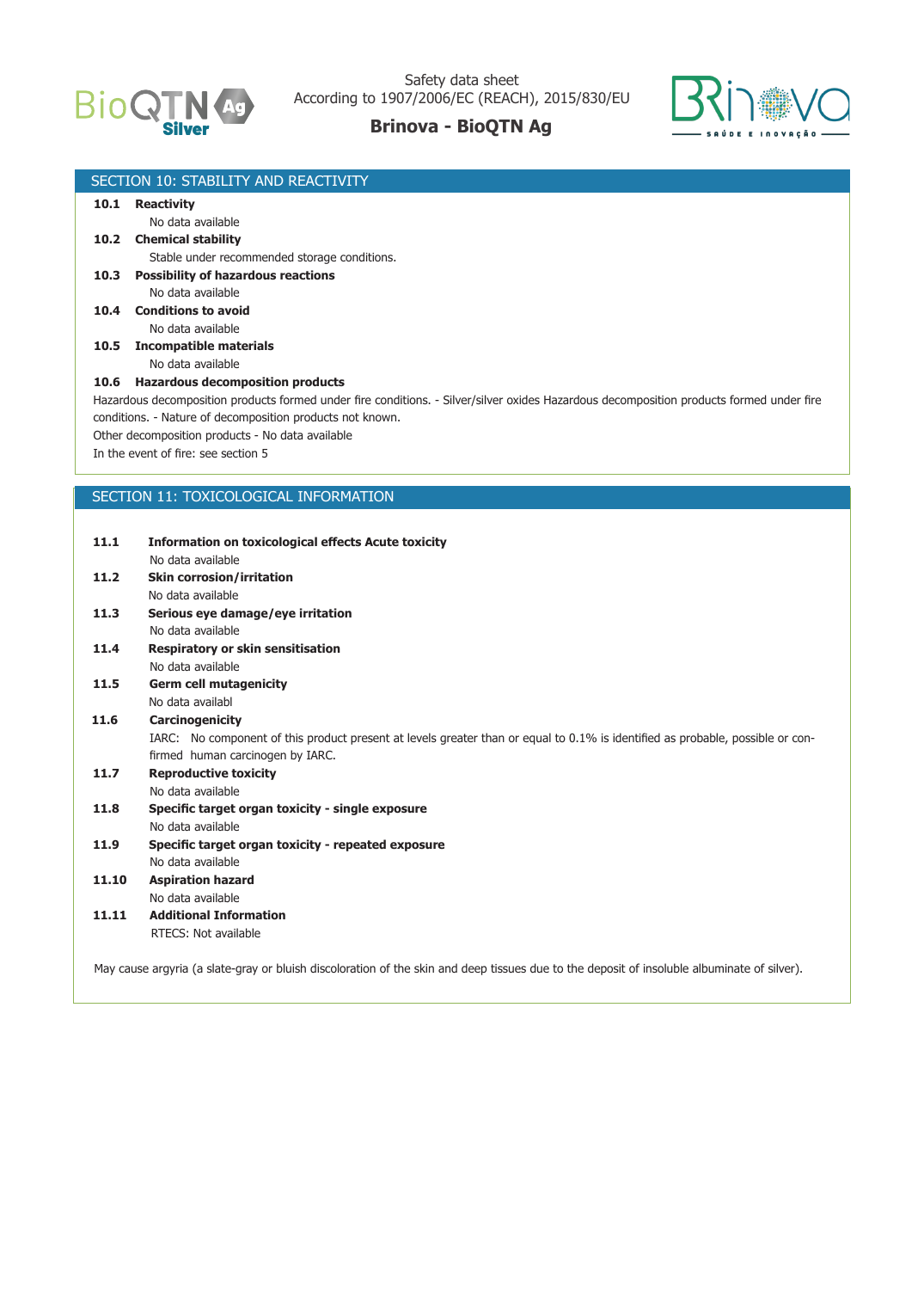

Safety data sheet According to 1907/2006/EC (REACH), 2015/830/EU

## **Brinova - BioQTN Ag**



### SECTION 12: ECOLOGICAL INFORMATION

The experimental information related to the eco-toxicological properties of the product itself is not available

### **12.1 Toxicity**

No data available

 **12.2 Persistence and degradability**

No data available

#### **12.3 Bioaccumulative potential**

No data available

#### **12.4 Mobility in soil**

No data available

#### **12.5 Results of PBT and vPvB assessment**

 This substance/mixture contains no components considered to be either persistent, bioaccumulative and toxic (PBT), or very persistent and very bioaccumulative (vPvB) at levels of 0.1% or higher.

#### **12.6 Other adverse effects**

wToxic to aquatic life with long lasting effects.

### SECTION 13: DISPOSAL CONSIDERATIONS

### **13.1 Waste treatment methods**

#### **Product**

 Offer surplus and non-recyclable solutions to a licensed disposal company. Waste material must be disposed of in accordance with the Directive on waste 2008/98/EC as well as other national and local regulations. Leave chemicals in original containers. No mixing with other waste. Handle uncleaned containers like the product itself.

#### **Contaminated packaging**

Dispose of as unused product.

### SECTION 14: TRANSPORT INFORMATION

| 14.1 | <b>UN number</b><br>ADR/RID: 3082                                                                                                                                                                                                                           | IMDG: 3082                | <b>IATA: 3082</b> |  |  |
|------|-------------------------------------------------------------------------------------------------------------------------------------------------------------------------------------------------------------------------------------------------------------|---------------------------|-------------------|--|--|
| 14.2 | UN proper shipping name<br>ADR/RID: ENVIRONMENTALLY HAZARDOUS SUBSTANCE, LIQUID, N.O.S. (Silver) IMDG:<br><b>ENVIRONMENT</b><br>TALLY HAZARDOUS SUBSTANCE, LIQUID, N.O.S. (Silver)<br>Environmentally hazardous substance, liquid, n.o.s. (Silver)<br>IATA: |                           |                   |  |  |
| 14.3 | Transport hazard class(es)<br>ADR/RID: 9                                                                                                                                                                                                                    | IMDG: 9                   | IATA: 9           |  |  |
| 14.4 | <b>Packaging group</b>                                                                                                                                                                                                                                      |                           |                   |  |  |
|      | ADR/RID: III                                                                                                                                                                                                                                                | IMDG: III                 | IATA: III         |  |  |
| 14.5 | <b>Environmental hazards</b><br>ADR/RID: yes                                                                                                                                                                                                                | IMDG Marine pollutant: no | IATA: yes         |  |  |
| 14.6 | <b>Special precautions for user</b>                                                                                                                                                                                                                         |                           |                   |  |  |
|      | <b>Further information</b><br>EHS-Mark required (ADR 2.2.9.1.10, IMDG code 2.10.3) for single packagings and combination packagings containing inner pack<br>agings with Dangerous Goods $> 5L$ for liguids or $> 5kq$ for solids.                          |                           |                   |  |  |